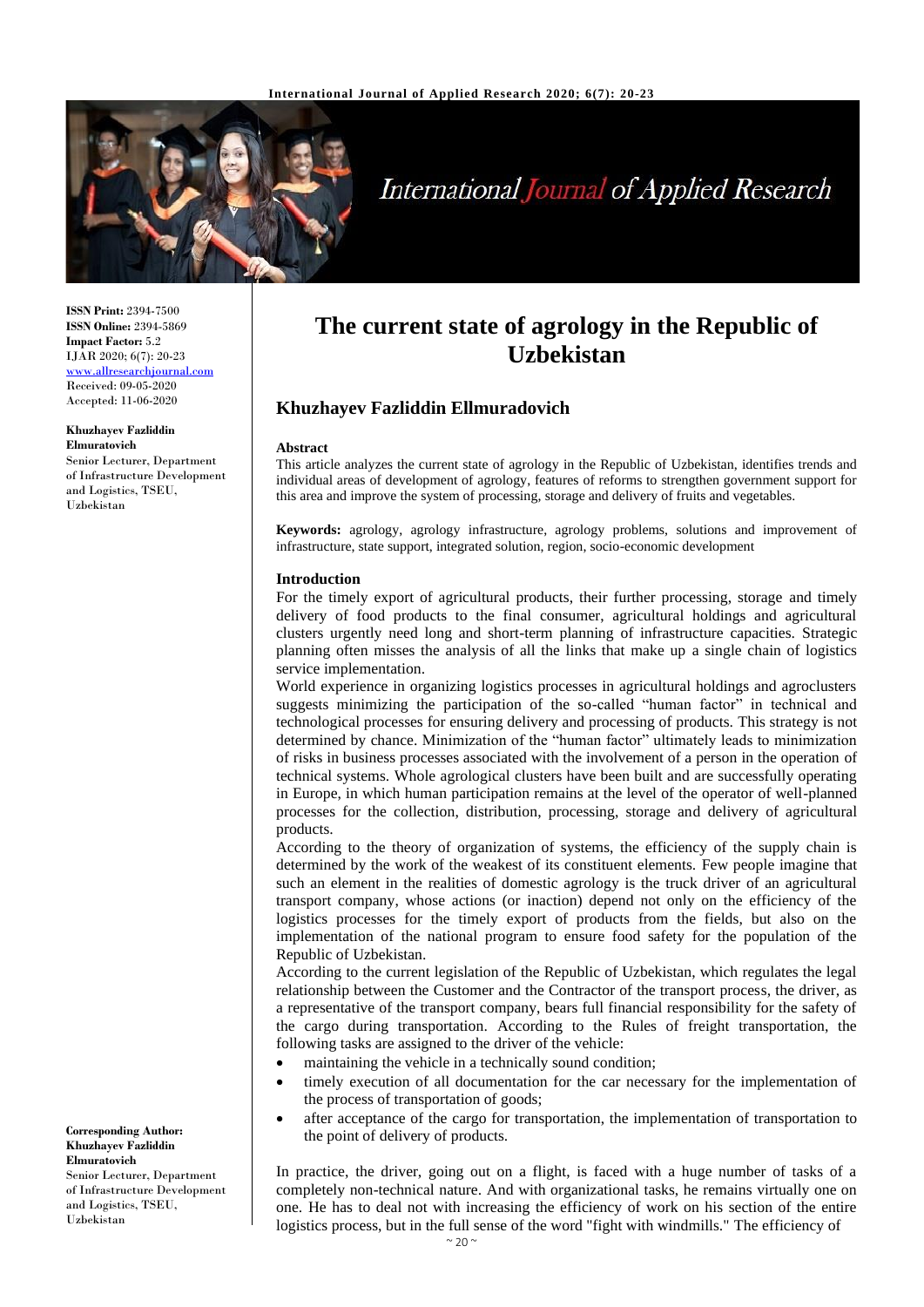the implementation of the initially "competently planned logistics" depends on how quickly and competently he "resolves" the problems that have arisen.

The main transport and technological process of product delivery can be divided into two main stages:

- transportation "from the field to the warehouse";
- transportation "from warehouse to factory".

Analyzing the reasons for the current state of access roads, it can be noted that the source of the problem with roads is much deeper: transport tariffs for transportation are formed taking into account overload. Overloading the car during loading gives the sender several advantages at once: minimizing transport costs, maximizing profits, reducing the cost of auxiliary operations, saving on product storage. The owner of the transport company is also interested in increasing the load on the car, which increases the amount of the total freight.

As a result, we get a macroeconomic problem in our country - the deterioration of roads due to excessive loading of vehicles. We understand that at the height of the season our transport resources are needed by agricultural producers: the presence and technical condition of the transport park in the Republic of Uzbekistan leaves much to be desired.

When carrying out transport orders for the transportation of products of agricultural holdings and agricultural clusters, especially during the harvest season, the driver can be on flights for weeks. We will not focus on the fact that this violates all accepted standards of work and rest of drivers. We draw attention to the fact that with such an irregular schedule, elementary places for drivers to rest should be provided. However, when analyzing the infrastructure of agricultural enterprises, no objects were found that were ready at affordable prices to provide drivers with a recreation and food area.

Taking an active organizational position and taking a course to study the economic efficiency of agricultural market participants at the Department of Infrastructure and Logistics Development at TSEU, a scientific seminar and a round table on the topic "Partnership for Efficiency" and a round table on "Agrology: Tasks and Effective Solutions for Agricultural Producers" were held.

In collaboration with Uzbekleasing JSC, the Uzbek-English joint venture AL-Rami and the Chamber of Commerce and Industry of the Republic of Uzbekistan, the seminar participants benefited greatly from the interaction, and shippers solved pressing production problems.

In addition, in the framework of the state visit of the President of the Russian Federation to the Republic of Uzbekistan in Tashkent on October 18-19, a practical seminar was held on the theme "Agriculture: growth points for the development of cooperation".

The workshop was attended by more than 200 representatives of the government, ministries and departments, business circles, as well as the leaders of leading companies in the production, processing and supply of agricultural products of the two countries.

Presentations were also made by the Russian Association of Specialized Equipment Manufacturers Rosspetsmash, the Seed Development Center of the Ministry of Innovative Development of Uzbekistan, the Altai Union of Grain Processors, and the Resurs group of agricultural enterprises. The event became a platform for discussing joint plans for the development and strengthening of bilateral trade and economic relations, familiarization with the potential of the two countries in the agricultural industry, in particular, in the field of agricultural cooperation, establishing long-term, promising and mutually beneficial relations between representatives of the business circles of the agricultural sector of the two countries.

Seminar participants discussed the development of a cluster production system and the latest innovative projects in this area. In addition, an exchange of views took place on the prospects of organizing agrological hubs in Uzbekistan and Russia, namely in the Tashkent and Orenburg regions.

The parties emphasized the prospects for cooperation between the regions of the two countries. For example, during negotiations between business representatives of the Kashkadarya and Sverdlovsk regions, the parties agreed to build a new logistics center and grow legumes and salad crops on 5000 hectares of land. In turn, the administration of the Surkhandarya region and the Stavropol Territory agreed to create an agricultural complex for the cultivation, storage, processing and packaging of agricultural products with an annual capacity of 66 thousand tons. With in the framework of the forum, an exhibition was organized in the exhibition pavilions on the topic "Prospective directions for the development of inter-regional cooperation between the entities of the Republic of Uzbekistan and the Russian Federation", which presents fresh, dried and processed fruits, vegetables, melons and legumes produced in Uzbekistan, as well as spices. Also, in the pavilions of the NEC "Uzexpocenter" during the days of the forum, "negotiation zones" are constantly operating in order to establish cooperative ties between representatives of business circles

In 2019, Uztrade JSC under the Ministry of Foreign Trade of the Republic of Uzbekistan entered into a partnership agreement with RVI, which is the leading subsidiary of the Russian multi-format retail company X5 Retail Group. The document was signed at the First Forum of Interregional Cooperation between the Russian Federation and the Republic of Uzbekistan.

The parties intend to organize the supply of Uzbek agricultural products to X5 stores. The companies agreed to implement joint projects in terms of planning the range and volume of production of goods. For example, Uztrade and X5 intend to implement a methodology for coordinated operational and strategic planning of volumes, types, grades and other parameters of mutual trade to achieve the best economic results. The parties expect that this will increase the supply of fruits and vegetables from Uzbekistan by another 30 thousand tons annually.

The partnership will contribute to the effective use of the potential of the parties and the growth of investment in the economies of both countries. Based on the results of the development of cooperation, Uztrade and X5 plan to consider the distribution of rights to trademarks and products that will appear as part of the implementation of the signed agreement.

The document also involves interaction in the field of advanced training and competencies of the labor resources of Uzbekistan in the agrological and commercial sectors. In particular, it is planned to organize internships for Uzbek specialists on the basis of more than 13,500 stores and 40 X5 distribution centers in 64 regions of the Russian Federation. But business has already fully appreciated the role and high efficiency of agrology; accordingly, the time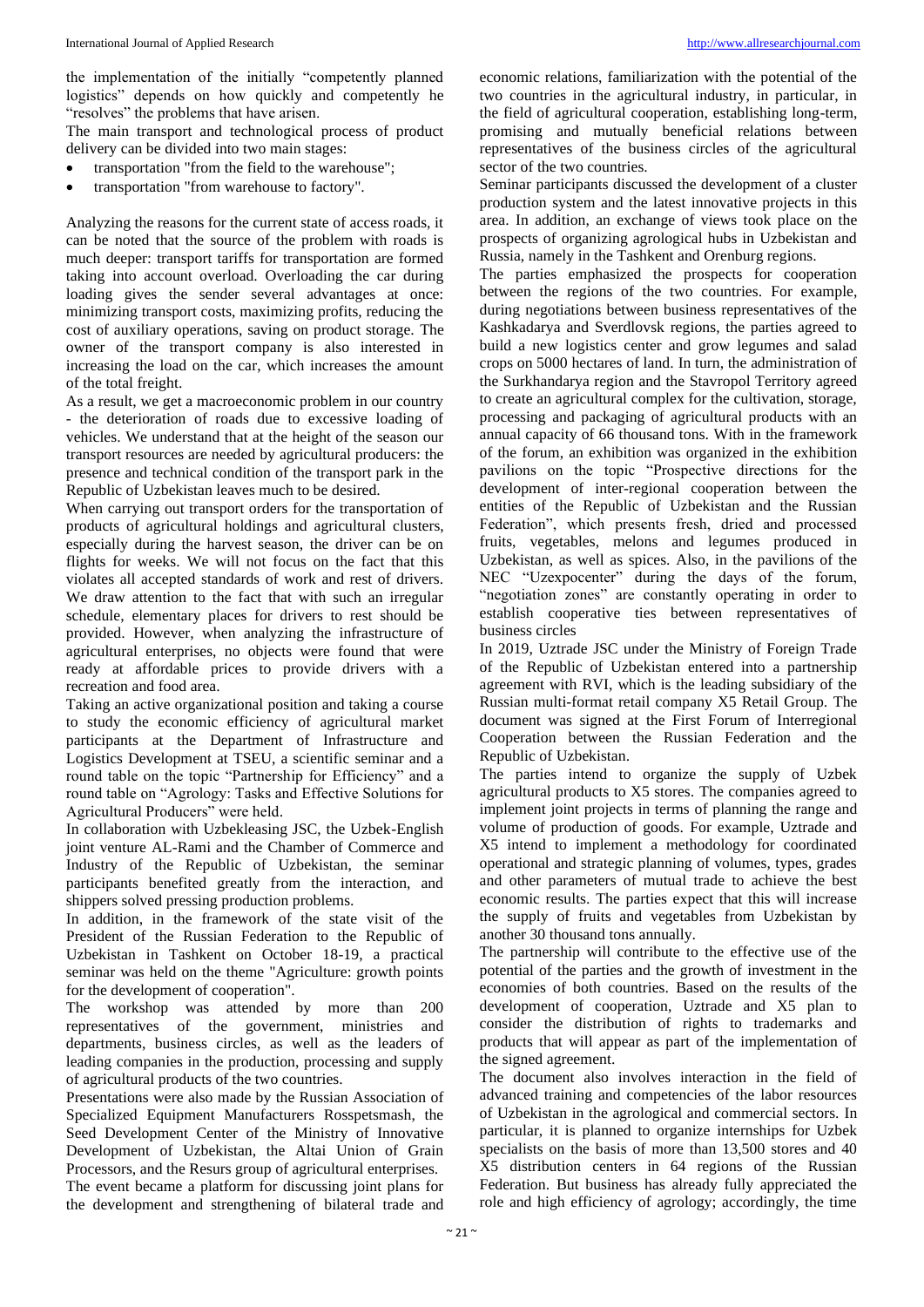has come to develop scientific foundations, methods, planning models, control and management of processes that arise in supplying agricultural enterprises with raw materials and materials, organizing the production process, bringing agricultural products to the consumer and etc. Foreign researchers on logistics issues emphasize the autonomy, independent and systematic nature of this research area.

The search for ways to reduce costs is in the direction of improving the management of the supply, sale and storage of goods, improving marketing activities, deepening the interaction of suppliers, consumers and intermediaries, improving the technology of movement of material flows, etc. The concept of integration of all these processes is called the logistics. Attempts to minimize total costs and improve quality are not accidental. In countries with developed market economies, the distribution sector typically accounts for about one third of gross national product. Moreover, almost half of this indicator accounts for the storage of material resources. According to the US Material Distribution Management Board, a 1% increase in labor productivity in logistics activities reduces corporate costs by 10–20%. Similar effectiveness is observed in a number of other countries.

The development of practical, including agricultural, logistics in the Republic of Uzbekistan has its own stages. According to specialists from logistics companies in the Republic of Uzbekistan, it was quite primitive. Separate services were offered by transport companies (fleets) and customs brokers. According to the calculations of specialists, in most sectors of the economy of the Republic of Uzbekistan in the mid-1990s. unit costs for the production of products and services were at least twice as high as in Japan, Germany, and the United States, and one of the reasons for this was ignoring the principles of logistics. The factors that necessitated the development of the industry came into effect:

- Changing the philosophy of the market;
- The growth of international trade, the growth of cargo flows;
- Coming to the market of international corporations.

Proceeding from this, agrology is a new applied area of logistics associated with the application of its provisions of methods in the field of agricultural and agro-industrial production. It is such an approach (logistic) that performs the function of combining the remaining parts of the agroindustrial complex (except production, this is storage, procurement, processing and sale of agricultural products). Agrology can improve the efficiency of transportation and storage of agricultural products in the Republic of Uzbekistan. Logistics penetrates into all areas of the enterprise: it covers the planning, implementation, cost control, movement, storage of materials and finished products, as well as related information on the supply of goods from the place of production to the consumer. For the final product to be competitive, it is necessary that all participants in the logistics chain viewed logistics not as a series of separate types of activities, but as a single integrated system that allows working together and minimizing total costs. In this case, it is possible to ensure the offer of goods at low prices, not due to a decrease in quality, but through the coordinated actions of all its participants. In the cost of goods received by the consumer, more than 70% are logistics costs. At the same time, it is

believed that a reduction in the cost of performing logistics functions by 1% ensures an increase in sales volumes by 10%. Logistic management is extremely important for enterprises, since it is logistics management that deals with the solution of production problems by planning, coordinating the material and related financial, information flows throughout the logistics chain.

The specificity of agricultural production determines certain features of the application of logistic management methods in general and stocks in particular. The turnover of logistics operators was actively growing in proportion to the growth in demand for their services. During this period, developers enter the warehouse market. At the same time, several large projects for the construction of logistics complexes are starting.

The use of logistic approaches in the management of Uzbek enterprises in general and logistic approaches in inventory management is a relatively new area. In agriculture, these approaches to logistics management in general and inventory management in particular are only emerging. Conclusions and Conclusion

Today in the Republic of Uzbekistan there are 31 agrological centers with 1,500 cooling chambers, in addition to this, about 100 companies work in the field of agrology, several agroclusters have begun their activities. At the same time, it is easier for agricultural holdings and agricultural clusters to implement logistics approaches, since they have great financial opportunities associated with the use of funds of the founding companies with their own banking institutions, credit unions and the ability to attract foreign capital. It should also be noted that agricultural holdings and agroclusters are often engaged in both the cultivation of agricultural products and their processing and food production. Under such conditions, it becomes possible to introduce logistics systems and approaches to inventory management between supplier – producer – consumer.

The President of the Republic of Uzbekistan ordered the relevant authorities to develop a set of measures for 2020 to search for and attract suppliers of agri-food products, create equal conditions for them to enter the market, assist them in concluding contracts, transporting and storing imported products, as well as other measures aimed at complete meeting the demand of the population for high-quality, affordable food products. In the period 2020-2025, at least 140 agrological centers and 4,500 chilled chambers should be created in the republic.

The head of state instructed to create in all regions of the republic on the terms of a public-private partnership specialized warehouse, storage, cold rooms, modern hightech, energy-efficient equipment for processing and packaging of agricultural products. An agreement was signed between the Republic of Uzbekistan and Spain on the establishment of an agrology company in the Syr Darya.

In a word, the intensive development of logistics, in particular agrology, is the basis of the economic well-being of the Republic.

### **References**

- 1. Decree of the President of the Republic of Uzbekistan on measures to improve transport infrastructure and diversify foreign trade routes for the transportation of goods for, 2018-2022.
- 2. From the material of the seminar on the agro-industrial complex with the participation of representatives of